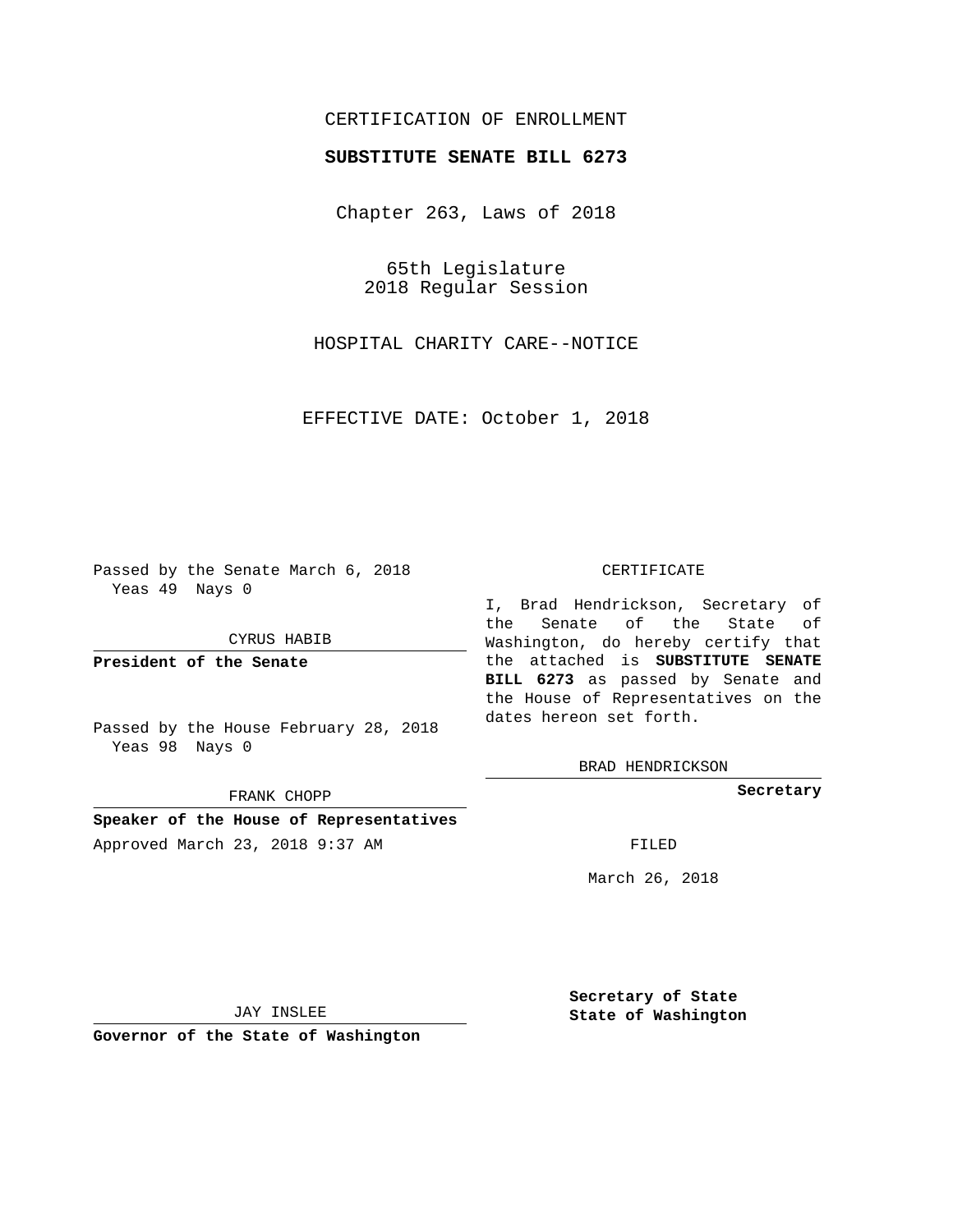### **SUBSTITUTE SENATE BILL 6273**

AS AMENDED BY THE HOUSE

Passed Legislature - 2018 Regular Session

# **State of Washington 65th Legislature 2018 Regular Session**

**By** Senate Health & Long Term Care (originally sponsored by Senators Cleveland, Rivers, Fain, Mullet, Palumbo, and Saldaña)

READ FIRST TIME 02/02/18.

1 AN ACT Relating to delineating charity care and notice 2 requirements without restricting charity care; amending RCW 3 70.170.020 and 70.170.060; and providing an effective date.

4 BE IT ENACTED BY THE LEGISLATURE OF THE STATE OF WASHINGTON:

5 **Sec. 1.** RCW 70.170.020 and 1995 c 269 s 2203 are each amended to read as follows:6

7 As used in this chapter:

(1) "Department" means department of health.8

9 (2) "Hospital" means any health care institution which is 10 required to qualify for a license under RCW  $70.41.020((+2))$  (7); or 11 as a psychiatric hospital under chapter 71.12 RCW.

12 (3) "Secretary" means secretary of health.

 (4) "Charity care" means medically necessary hospital health care rendered to indigent persons when third-party coverage, if any, has 15 been exhausted, to the extent that the persons are unable to pay for the care or to pay deductibles or coinsurance amounts required by a third-party payer, as determined by the department.

 (5) "Third-party coverage" means an obligation on the part of an insurance company, health care service contractor, health maintenance organization, group health plan, government program, tribal health benefits, or health care sharing ministry as defined in 26 U.S.C.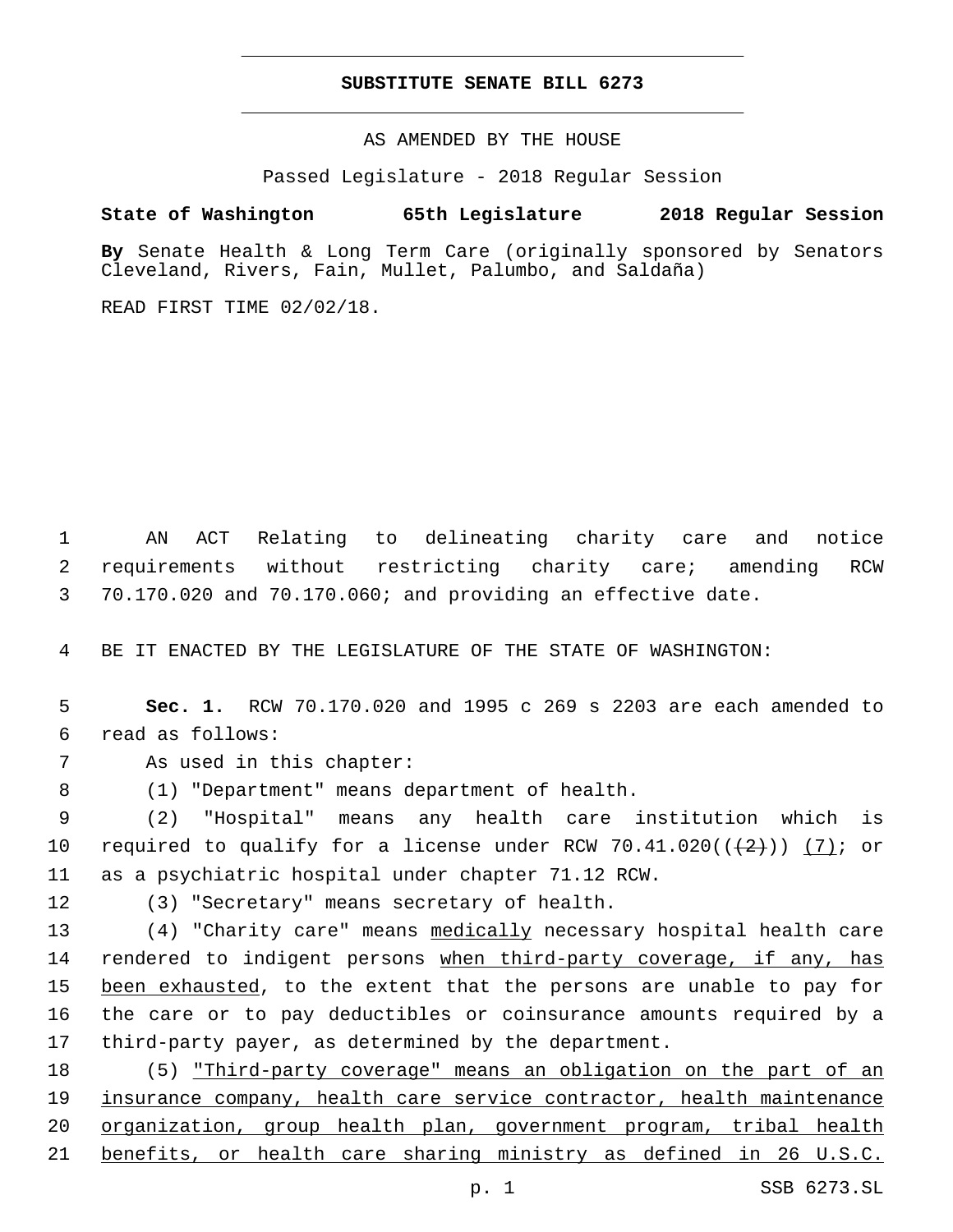Sec. 5000A to pay for the care of covered patients and services, and may include settlements, judgments, or awards actually received related to the negligent acts of others which have resulted in the medical condition for which the patient has received hospital health care service. The pendency of such settlements, judgments, or awards must not stay hospital obligations to consider an eligible patient 7 for charity care.

 (6) "Sliding fee schedule" means a hospital-determined, publicly available schedule of discounts to charges for persons deemed eligible for charity care; such schedules shall be established after consideration of guidelines developed by the department.

12  $((+6))$  (7) "Special studies" means studies which have not been funded through the department's biennial or other legislative 14 appropriations.

 **Sec. 2.** RCW 70.170.060 and 1998 c 245 s 118 are each amended to 16 read as follows:

 (1) No hospital or its medical staff shall adopt or maintain 18 admission practices or policies which result in:

 (a) A significant reduction in the proportion of patients who have no third-party coverage and who are unable to pay for hospital 21 services;

 (b) A significant reduction in the proportion of individuals admitted for inpatient hospital services for which payment is, or is likely to be, less than the anticipated charges for or costs of such 25 services; or

 (c) The refusal to admit patients who would be expected to require unusually costly or prolonged treatment for reasons other than those related to the appropriateness of the care available at 29 the hospital.

 (2) No hospital shall adopt or maintain practices or policies which would deny access to emergency care based on ability to pay. No hospital which maintains an emergency department shall transfer a patient with an emergency medical condition or who is in active labor unless the transfer is performed at the request of the patient or is due to the limited medical resources of the transferring hospital. Hospitals must follow reasonable procedures in making transfers to other hospitals including confirmation of acceptance of the transfer 38 by the receiving hospital.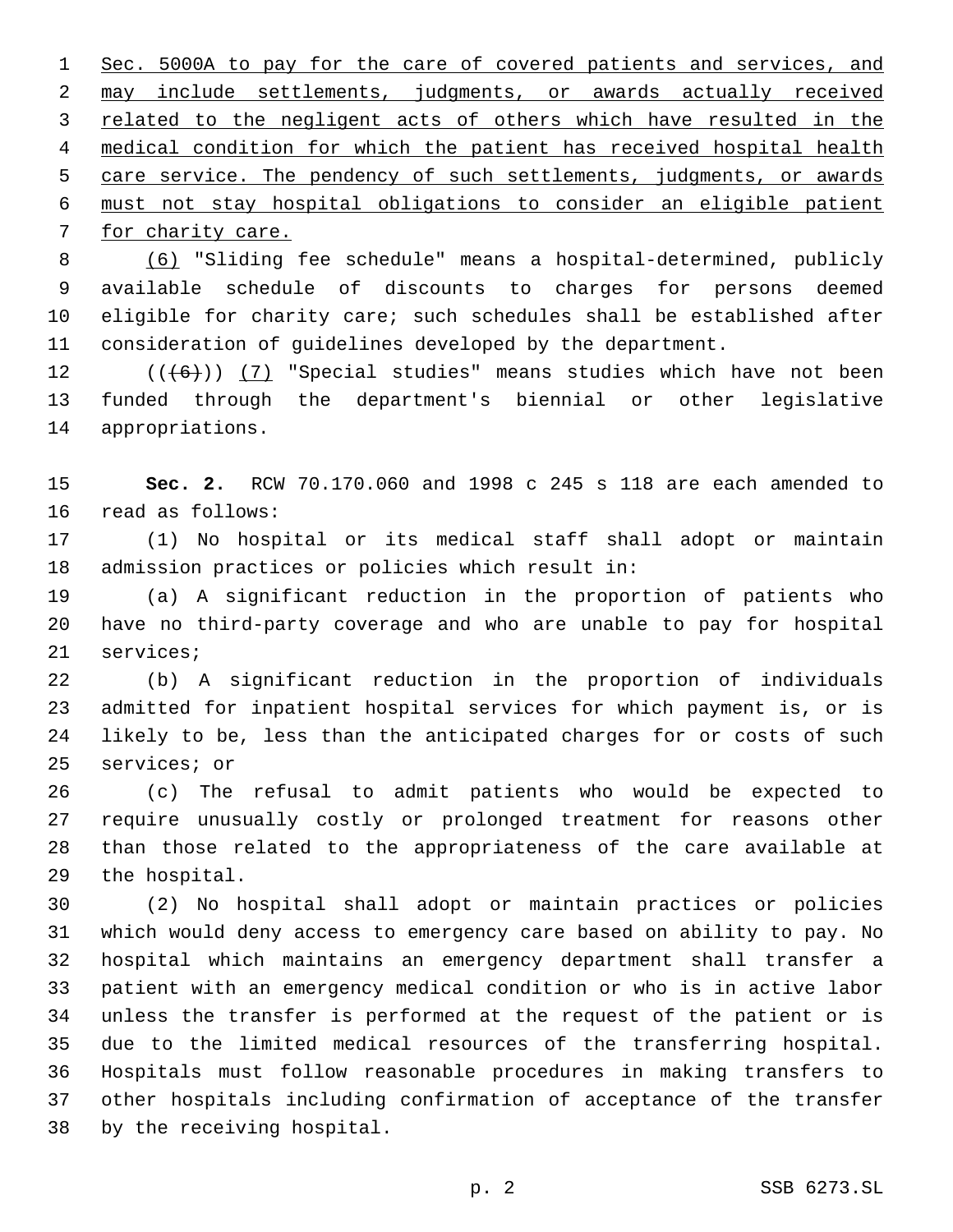(3) The department shall develop definitions by rule, as appropriate, for subsection (1) of this section and, with reference to federal requirements, subsection (2) of this section. The department shall monitor hospital compliance with subsections (1) and (2) of this section. The department shall report individual instances of possible noncompliance to the state attorney general or the 7 appropriate federal agency.

 (4) The department shall establish and maintain by rule, consistent with the definition of charity care in RCW 70.170.020, the 10 following:

 (a) Uniform procedures, data requirements, and criteria for 12 identifying patients receiving charity care;

 (b) A definition of residual bad debt including reasonable and uniform standards for collection procedures to be used in efforts to collect the unpaid portions of hospital charges that are the 16 patient's responsibility.

 (5) For the purpose of providing charity care, each hospital shall develop, implement, and maintain a charity care policy which, consistent with subsection (1) of this section, shall enable people below the federal poverty level access to appropriate hospital-based medical services, and a sliding fee schedule for determination of discounts from charges for persons who qualify for such discounts by January 1, 1990. The department shall develop specific guidelines to assist hospitals in setting sliding fee schedules required by this section. All persons with family income below one hundred percent of the federal poverty standard shall be deemed charity care patients 27 for the full amount of hospital charges, ((provided that such persons are not eligible for other private or public health coverage sponsorship. Persons who may be eligible for charity care shall be notified by the hospital.

 $(6)$ )) except to the extent the patient has third-party coverage for those charges.

 (6) Each hospital shall post and prominently display notice of charity care availability. Notice must be posted in all languages 35 spoken by more than ten percent of the population of the hospital service area. Notice must be displayed in at least the following locations:

(a) Areas where patients are admitted or registered;

39 (b) Emergency departments, if any; and

p. 3 SSB 6273.SL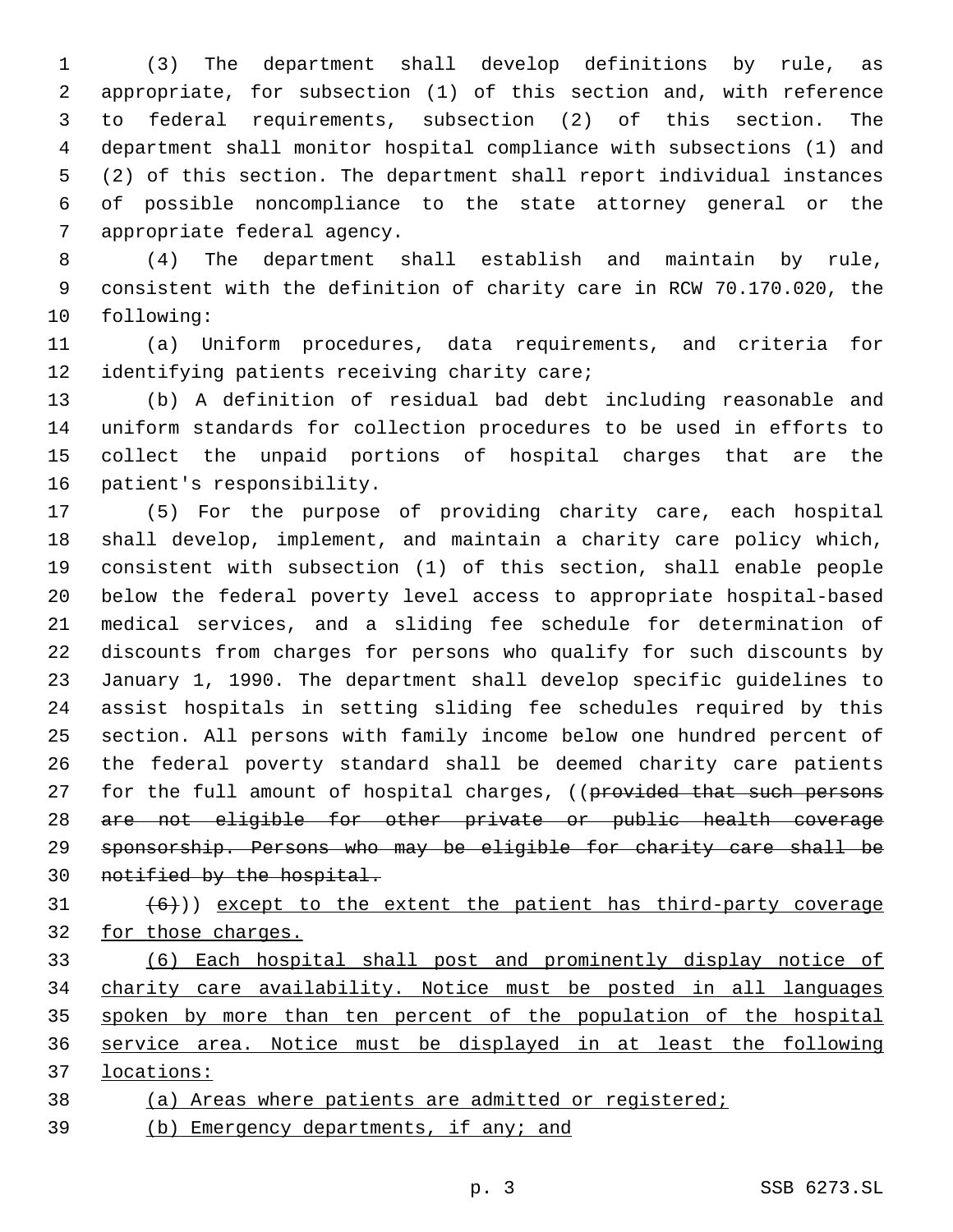(c) Financial service or billing areas where accessible to patients.

 (7) Current versions of the hospital's charity care policy, a plain language summary of the hospital's charity care policy, and the hospital's charity care application form must be available on the hospital's web site. The summary and application form must be available in all languages spoken by more than ten percent of the population of the hospital service area.

 (8)(a) All hospital billing statements and other written communications concerning billing or collection of a hospital bill by a hospital must include the following or a substantially similar statement prominently displayed on the first page of the statement in both English and the second most spoken language in the hospital's 14 service area:

 You may qualify for free care or a discount on your hospital bill, whether or not you have insurance. Please contact our 17 financial assistance office at [web site] and [phone number].

 (b) Nothing in (a) of this subsection requires any hospital to alter any preprinted hospital billing statements existing as of October 1, 2018.

 (9) Hospital obligations under federal and state laws to provide meaningful access for limited English proficiency and non-English- speaking patients apply to information regarding billing and charity care. Hospitals shall develop standardized training programs on the hospital's charity care policy and use of interpreter services, and provide regular training for appropriate staff, including the relevant and appropriate staff who perform functions relating to registration, admissions, or billing.

 (10) Each hospital shall make every reasonable effort to determine:

 (a) The existence or nonexistence of private or public sponsorship which might cover in full or part the charges for care 33 rendered by the hospital to a patient;

 (b) The annual family income of the patient as classified under federal poverty income guidelines as of the time the health care services were provided, or at the time of application for charity 37 care if the application is made within two years of the time of service, the patient has been making good faith efforts towards payment of health care services rendered, and the patient 40 demonstrates eligibility for charity care; and